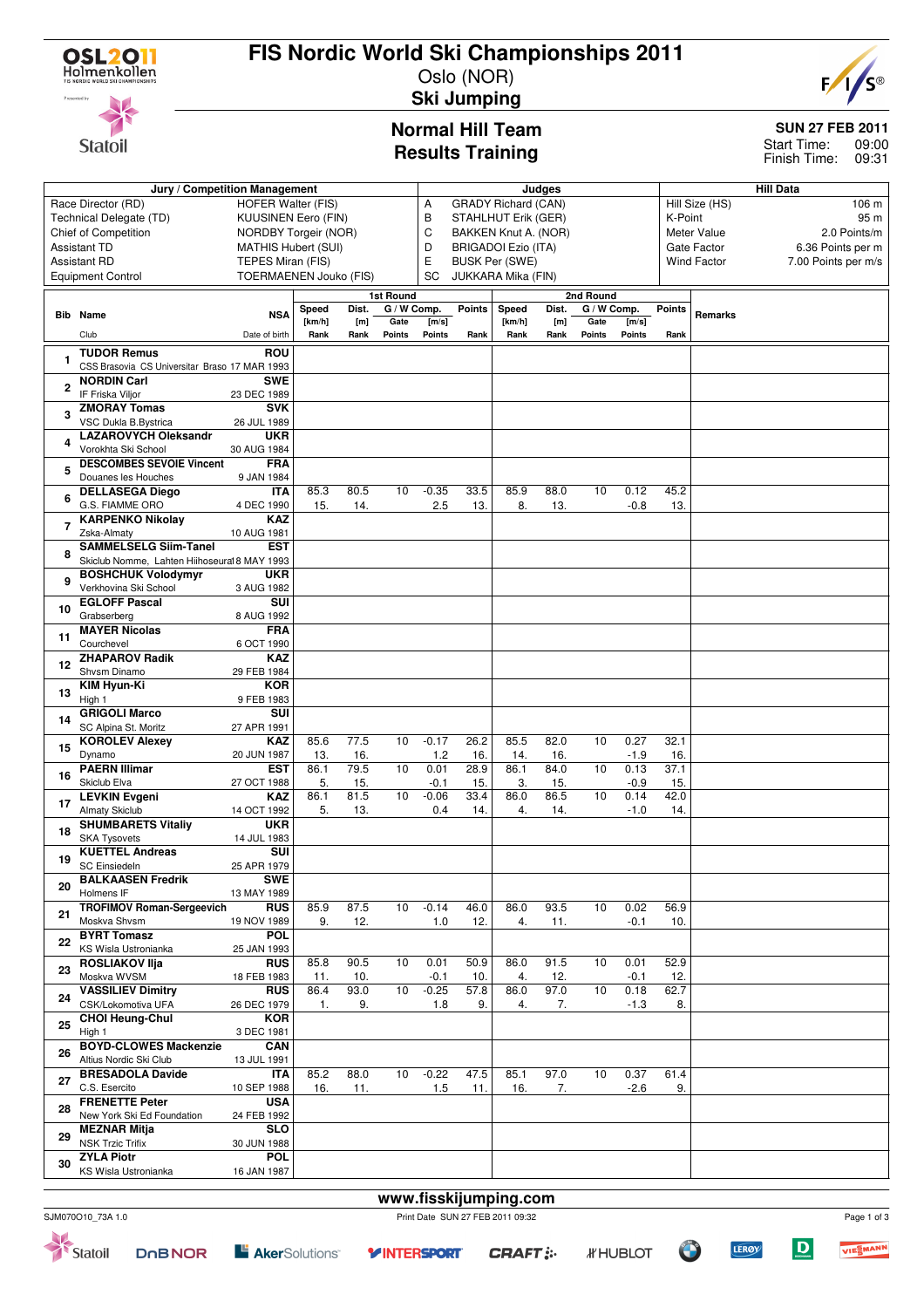

# **FIS Nordic World Ski Championships 2011**

Oslo (NOR) **Ski Jumping**



**Statoil** 

### **Normal Hill Team Results Training**

### **SUN 27 FEB 2011** 09:00 Finish Time: 09:31 Start Time:

|    |                                                | 1st Round                 |            |             |             | 2nd Round      |               |            |            |             |                |               |         |
|----|------------------------------------------------|---------------------------|------------|-------------|-------------|----------------|---------------|------------|------------|-------------|----------------|---------------|---------|
|    | <b>Bib</b> Name                                | <b>NSA</b>                | Speed      | Dist.       | G / W Comp. |                | <b>Points</b> | Speed      | Dist.      | G / W Comp. |                | <b>Points</b> | Remarks |
|    |                                                |                           | [km/h]     | [m]         | Gate        | [m/s]          |               | [km/h]     | [m]        | Gate        | [m/s]          |               |         |
|    | Club                                           | Date of birth             | Rank       | Rank        | Points      | Points         | Rank          | Rank       | Rank       | Points      | <b>Points</b>  | Rank          |         |
| 31 | <b>ZOGRAFSKI Vladimir</b>                      | <b>BUL</b>                |            |             |             |                |               |            |            |             |                |               |         |
|    | Samokov                                        | 14 JUL 1993               |            |             |             |                |               |            |            |             |                |               |         |
| 32 | <b>HLAVA Lukas</b>                             | <b>CZE</b>                |            |             |             |                |               |            |            |             |                |               |         |
|    | Dukla Liberec<br><b>MORASSI Andrea</b>         | 10 SEP 1984<br><b>ITA</b> |            |             |             |                |               |            |            |             |                |               |         |
| 33 | C.S. Forestale                                 | 30 AUG 1988               |            |             |             |                |               |            |            |             |                |               |         |
|    | <b>SEDLAK Borek</b>                            | <b>CZE</b>                |            |             |             |                |               |            |            |             |                |               |         |
| 34 | Dukla Liberec                                  | 15 JUN 1981               |            |             |             |                |               |            |            |             |                |               |         |
|    | <b>COLLOREDO Sebastian</b>                     | <b>ITA</b>                |            |             |             |                |               |            |            |             |                |               |         |
| 35 | G.S. Fiamme Gialle                             | 9 SEP 1987                |            |             |             |                |               |            |            |             |                |               |         |
|    | <b>DAMJAN Jernej</b>                           | <b>SLO</b>                |            |             |             |                |               |            |            |             |                |               |         |
| 36 | SSK Costella Ilirija                           | 28 MAY 1983               |            |             |             |                |               |            |            |             |                |               |         |
| 37 | <b>TAKEUCHI Taku</b>                           | <b>JPN</b>                | 85.7       | 97.0        | 10          | $-0.23$        | 65.6          | 85.8       | 100.0      | 10          | 0.48           | 66.6          |         |
|    | Kitano Construction Corp. Ski Club 20 MAY 1987 |                           | 12.        | 6.          |             | 1.6            | 6.            | 10.        | 3.         |             | $-3.4$         | 4.            |         |
| 38 | <b>YUMOTO Fumihisa</b>                         | JPN                       | 86.1       | 93.5        | 10          | $-0.17$        | 58.2          | 85.9       | 98.0       | 10          | 0.35           | 63.5          |         |
|    | Tokyo Biso Group Ski Team                      | 23 APR 1984               | 5.         | 8.          |             | 1.2            | 8.            | 8.         | 6.         |             | $-2.5$         | 6.            |         |
| 39 | <b>MUOTKA OIII</b><br>Ounasvaaran Hiihtoseura  | <b>FIN</b><br>14 JUL 1988 |            |             |             |                |               |            |            |             |                |               |         |
|    | <b>AHONEN Janne</b>                            | <b>FIN</b>                |            |             |             |                |               |            |            |             |                |               |         |
| 40 | Lahden Hiihtoseura                             | 11 MAY 1977               |            |             |             |                |               |            |            |             |                |               |         |
|    | <b>KOIVURANTA Anssi</b>                        | <b>FIN</b>                |            |             |             |                |               |            |            |             |                |               |         |
| 41 | Kuusamon Erä-Veikot                            | 3 JUL 1988                |            |             |             |                |               |            |            |             |                |               |         |
|    | <b>TEPES Jurij</b>                             | <b>SLO</b>                |            |             |             |                |               |            |            |             |                |               |         |
| 42 | SD Dolomiti                                    | 14 FEB 1989               |            |             |             |                |               |            |            |             |                |               |         |
| 43 | <b>FREITAG Richard</b>                         | <b>GER</b>                |            |             |             |                |               |            |            |             |                |               |         |
|    | SG Nickelhuette Aue                            | 14 AUG 1991               |            |             |             |                |               |            |            |             |                |               |         |
| 44 | <b>HULA Stefan</b>                             | POL                       |            |             |             |                |               |            |            |             |                |               |         |
|    | SSR LZS SOKOL Szczyrk                          | 29 SEP 1986               |            |             |             |                |               |            |            |             |                |               |         |
| 45 | <b>KORNILOV Denis</b>                          | <b>RUS</b>                |            |             |             |                |               |            |            |             |                |               |         |
|    | Sdushor N. Novgorod Dinamo                     | 17 AUG 1986               |            |             |             |                |               |            |            |             |                |               |         |
| 46 | <b>JANDA Jakub</b><br>Dukla Liberec            | <b>CZE</b><br>27 APR 1978 |            |             |             |                |               |            |            |             |                |               |         |
|    | <b>BODMER Pascal</b>                           | <b>GER</b>                | 86.3       | 97.5        | 10          | $-0.16$        | 66.1          | 86.3       | 98.5       | 10          | 0.23           | 65.4          |         |
| 47 | SV Messstetten                                 | 4 JAN 1991                | 3.         | 5.          |             | 1.1            | 5.            | 1.         | 5.         |             | $-1.6$         | 5.            |         |
|    | <b>HAPPONEN Janne</b>                          | <b>FIN</b>                |            |             |             |                |               |            |            |             |                |               |         |
| 48 | Puijon Hiihtoseura                             | 18 JUN 1984               |            |             |             |                |               |            |            |             |                |               |         |
|    | <b>SCHMITT Martin</b>                          | <b>GER</b>                |            |             |             |                |               |            |            |             |                |               |         |
| 49 | SC Furtwangen                                  | 29 JAN 1978               |            |             |             |                |               |            |            |             |                |               |         |
| 50 | <b>MATURA Jan</b>                              | <b>CZE</b>                |            |             |             |                |               |            |            |             |                |               |         |
|    | Dukla Liberec                                  | 29 JAN 1980               |            |             |             |                |               |            |            |             |                |               |         |
| 51 | <b>CHEDAL Emmanuel</b>                         | <b>FRA</b>                |            |             |             |                |               |            |            |             |                |               |         |
|    | <b>SC Courchevel</b>                           | 15 JAN 1983               |            |             |             |                |               |            |            |             |                |               |         |
| 52 | <b>TOCHIMOTO Shohei</b>                        | <b>JPN</b>                | 85.9       | 94.5        | 10          | 0.00           | 59.0          | 85.7       | 94.0       | 10          | 0.21           | 56.5          |         |
|    | Snow Brand Ski Team<br><b>PREVC Peter</b>      | 21 DEC 1989<br><b>SLO</b> | 9.         | 7.          |             | 0.0            | 7.            | 13.        | 10.        |             | $-1.5$         | 11.           |         |
| 53 | SK Triglav Kranj                               | 20 SEP 1992               |            |             |             |                |               |            |            |             |                |               |         |
|    | <b>KASAI Noriaki</b>                           | <b>JPN</b>                |            |             |             |                |               |            |            |             |                |               |         |
| 54 | Tsuchiya Home Ski Team                         | 6 JUN 1972                |            |             |             |                |               |            |            |             |                |               |         |
|    | <b>KRANJEC Robert</b>                          | <b>SLO</b>                |            |             |             |                |               |            |            |             |                |               |         |
| 55 | SK Triglav Kranj                               | 16 JUL 1981               |            |             |             |                |               |            |            |             |                |               |         |
| 56 | <b>KARELIN Pavel</b>                           | <b>RUS</b>                |            |             |             |                |               |            |            |             |                |               |         |
|    | Nizhniy Novgorod                               | 27 APR 1990               |            |             |             |                |               |            |            |             |                |               |         |
| 57 | <b>BARDAL Anders</b>                           | <b>NOR</b>                |            |             |             |                |               |            |            |             |                |               |         |
|    | Steinkjer Skiklubb/Tronderhopp                 | 24 AUG 1982               |            |             |             |                |               |            |            |             |                |               |         |
| 58 | <b>NEUMAYER Michael</b><br>SK Berchtesgaden    | <b>GER</b>                | 86.4       | 98.5        | 10          | $-0.13$        | 67.9          | 86.2       | 104.0      | 10          | 0.40           | 75.2<br>2.    |         |
|    | <b>ROMOEREN Bjoern Einar</b>                   | 15 JAN 1979<br><b>NOR</b> | 1.<br>85.6 | 4.<br>101.0 | 10          | 0.9<br>$-0.03$ | 4.<br>72.2    | 2.<br>85.2 | 1.<br>99.0 | 09          | $-2.8$<br>0.03 | 71.0          |         |
| 59 | Oevrevoll Hosle IL                             | 1 APR 1981                | 13.        | 3.          |             | 0.2            | 3.            | 15.        | 4.         | 3.2         | $-0.2$         | 3.            |         |
|    | <b>UHRMANN Michael</b>                         | <b>GER</b>                |            |             |             |                |               |            |            |             |                |               |         |
| 60 | WSV DJK Rastbuechl                             | 16 SEP 1978               |            |             |             |                |               |            |            |             |                |               |         |
|    | <b>JACOBSEN Anders</b>                         | <b>NOR</b>                |            |             |             |                |               |            |            |             |                |               |         |
| 61 | Ringkollen Skiklubb                            | 17 FEB 1985               |            |             |             |                |               |            |            |             |                |               |         |
| 62 | <b>KOUDELKA Roman</b>                          | <b>CZE</b>                |            |             |             |                |               |            |            |             |                |               |         |
|    | LSK Lomnice nad Popelkov                       | 9 JUL 1989                |            |             |             |                |               |            |            |             |                |               |         |
| 63 | <b>ITO Daiki</b>                               | <b>JPN</b>                |            |             |             |                |               |            |            |             |                |               |         |
|    | Snow Brand Ski Team                            | 27 DEC 1985               |            |             |             |                |               |            |            |             |                |               |         |



**E** AkerSolutions<sup>®</sup>

**www.fisskijumping.com**

**OF** 

**LERØY** 



 $\boxed{\mathbf{D}}$